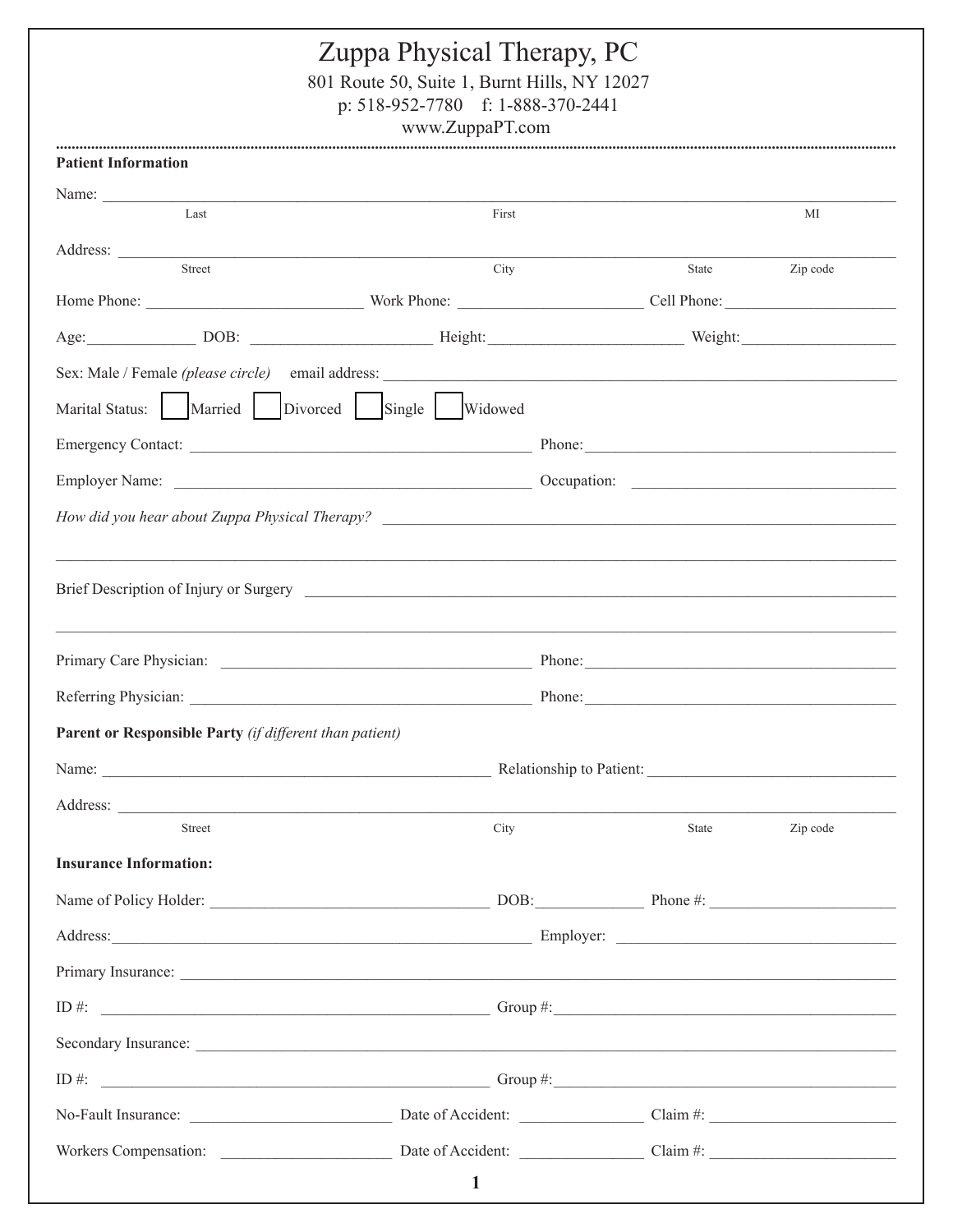#### **Consent to Treatment:**

I consent to treatment provided by Zuppa Physical Therapy, PC. I recognize that I have a condition requiring medical care and further acknowledge that I am aware and affirm that no guarantees have been made to me concerning treatment by Zuppa Physical Therapy, PC.

 $\mathcal{L}_\mathcal{L} = \mathcal{L}_\mathcal{L} = \mathcal{L}_\mathcal{L} = \mathcal{L}_\mathcal{L} = \mathcal{L}_\mathcal{L} = \mathcal{L}_\mathcal{L} = \mathcal{L}_\mathcal{L} = \mathcal{L}_\mathcal{L} = \mathcal{L}_\mathcal{L} = \mathcal{L}_\mathcal{L} = \mathcal{L}_\mathcal{L} = \mathcal{L}_\mathcal{L} = \mathcal{L}_\mathcal{L} = \mathcal{L}_\mathcal{L} = \mathcal{L}_\mathcal{L} = \mathcal{L}_\mathcal{L} = \mathcal{L}_\mathcal{L}$ 

Patient / Guardian Signature Date **Date of the Contract Occupance Date of the Contract Occupance Date of the Contract Occupance Date of the Contract Occupance Date of the Contract Occupance Date of the Contract Occupance D** 

#### **Cancellation and No-Show Policy**

- **We require 24 hours notice in the event of canceling a scheduled appointment.** When canceling an appointment please have an alternative time in mind in order to maintain the prescribed number of treatments for that week.
- **There is a \$35.00 charge for a cancellation without proper notice or a No-Show.** As a courtesy to the patient we will waive the first cancellation without proper notice / no-show offense. In the event of a second offense we will expect payment prior to being seen for a subsequent visit.

#### **Please note that the above policies are in place because of the individualized care that Zuppa Physical Therapy, PC provides. Thank you for your cooperation.**

I have read and understand the above policies, and agree to the terms.

\_\_\_\_\_\_\_\_\_\_\_\_\_\_\_\_\_\_\_\_\_\_\_\_\_\_\_\_\_\_\_\_\_\_\_\_\_\_\_\_\_\_\_\_\_\_\_\_\_\_\_\_\_\_\_\_\_\_

Patient name (print)

Signature of patient or responsible party Date

#### **Financial Policies and Agreement**

Payment is due when services are rendered unless other arrangements are made in advance. If payments are not promptly received, an 18% per annum interest penalty will be added to your balance, until paid in full. If account is sent to collections, any fees associated with said collections agency will be added to your balance.

 $\mathcal{L}_\mathcal{L} = \mathcal{L}_\mathcal{L} = \mathcal{L}_\mathcal{L} = \mathcal{L}_\mathcal{L} = \mathcal{L}_\mathcal{L} = \mathcal{L}_\mathcal{L} = \mathcal{L}_\mathcal{L} = \mathcal{L}_\mathcal{L} = \mathcal{L}_\mathcal{L} = \mathcal{L}_\mathcal{L} = \mathcal{L}_\mathcal{L} = \mathcal{L}_\mathcal{L} = \mathcal{L}_\mathcal{L} = \mathcal{L}_\mathcal{L} = \mathcal{L}_\mathcal{L} = \mathcal{L}_\mathcal{L} = \mathcal{L}_\mathcal{L}$ 

Payment which have not been paid in full after 90 days of your service date will be turned over to our collection agency, with any fees or expenses assumed through the collections agency or court added to your balance.

If applicable, you are responsible for obtaining any necessary referral / prescription. You will need to present the referral / prescription at the time of your initial evaluation. In the event that you are seen (with your acknowledgement) without the proper referral / authorization as required by your insurance carrier, you will be responsible for payment of all fees. In the event that your insurance carrier deems any services unauthorized or not medically necessary, payment for these services are your responsibility.

**Explanation of financial responsibility without insurance coverage:** I understand that if I am seen (with my acknowledgement) by Zuppa Physical Therapy, PC without health insurance coverage, I am ultimately responsible for the balance on my account for any professional services rendered.

**Commitment to make co-payment:** In order to comply with the rules and regulation of each health insurance company, co-payment must be paid at the time of service rendered.

**Benefit Assignment:** You assign all medical benefits to Zuppa Physical Therapy, PC including health insurance, Medicare, auto insurance, workers' compensation or other insurance plans. You authorize Zuppa Physical Therapy, PC to release your medical records in order to process your claims.

**Voluntary Termination of Care:** If you care is suspended or you terminate your care at anytime, your portion of all charges for professional services will be immediately due and payable to Zuppa Physical Therapy, PC.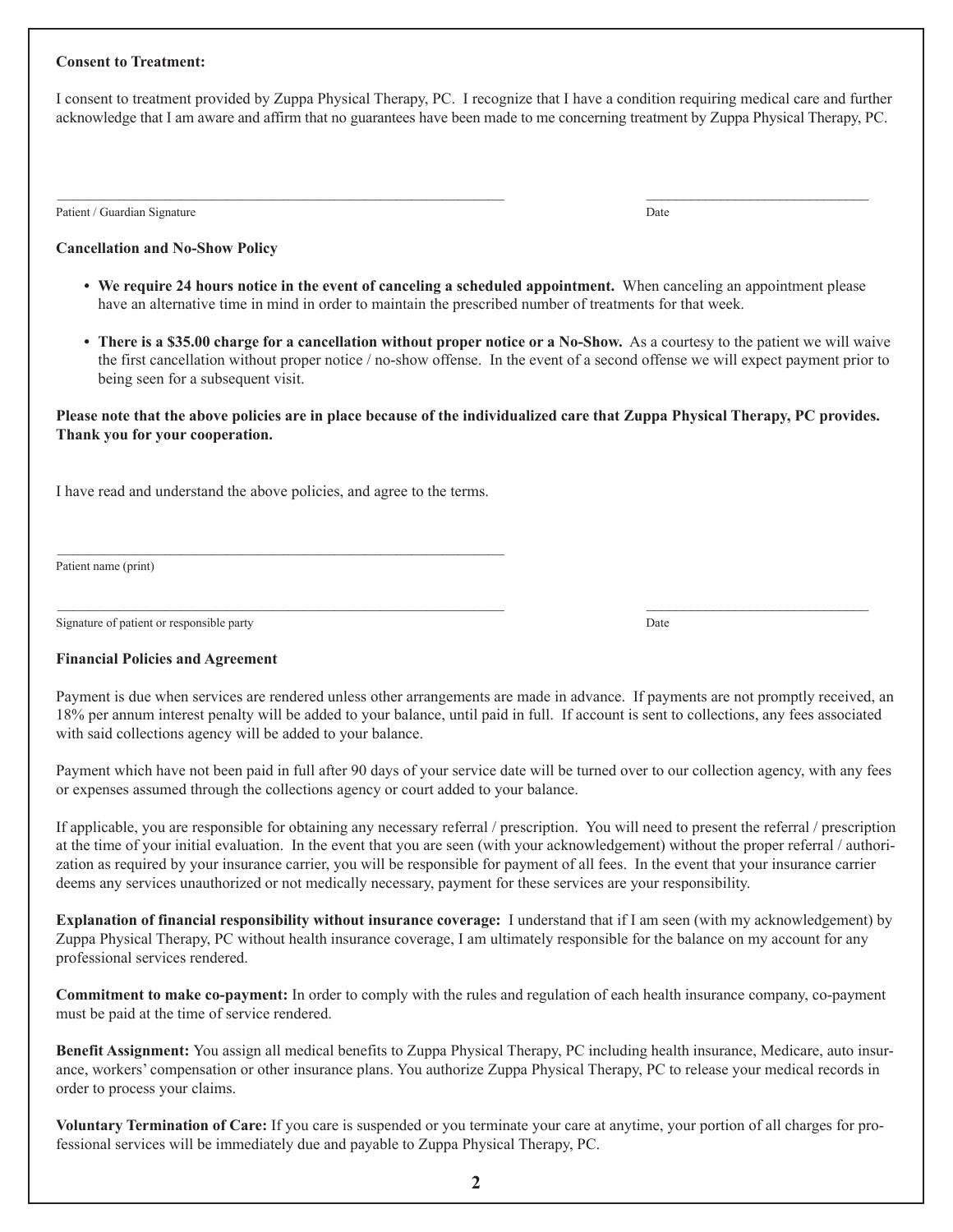#### **Financial Policies and Agreement continued:**

**Method of Payment:** We accept cash and check. There is a \$30.00 charge for any returned checks.

### **I have read and understand the above financial policy and agreement, and agree to the terms therein.**

Signature of patient or responsible party Date

# **HIPAA Privacy Notice Notice of Privacy Practices for Zuppa Physical Therapy, PC**

Zuppa Physical Therapy, PC is dedicated to keeping your health records confidential. This notice describes how your Protected Health Information may be utilized.

 $\mathcal{L}_\mathcal{L} = \mathcal{L}_\mathcal{L} = \mathcal{L}_\mathcal{L} = \mathcal{L}_\mathcal{L} = \mathcal{L}_\mathcal{L} = \mathcal{L}_\mathcal{L} = \mathcal{L}_\mathcal{L} = \mathcal{L}_\mathcal{L} = \mathcal{L}_\mathcal{L} = \mathcal{L}_\mathcal{L} = \mathcal{L}_\mathcal{L} = \mathcal{L}_\mathcal{L} = \mathcal{L}_\mathcal{L} = \mathcal{L}_\mathcal{L} = \mathcal{L}_\mathcal{L} = \mathcal{L}_\mathcal{L} = \mathcal{L}_\mathcal{L}$ 

1.) We keep records of your care in order to provide you with quality care.

\_\_\_\_\_\_\_\_\_\_\_\_\_\_\_\_\_\_\_\_\_\_\_\_\_\_\_\_\_\_\_\_\_\_\_\_\_\_\_\_\_\_\_\_\_\_\_\_\_\_\_\_\_\_\_\_\_\_

2.) We use your health information ONLY for; treatment purposes, billing purposes, for the operation of the practice, as required by law, to avert a serious threat to health, safety, to send to military departments as required by law, to send to workers' compensation programs, to send to law enforcement agencies as required by law.

3.) Your rights regarding the health information we maintain about you include the rights to; inspect your health information used to make decisions about your care by submitting a written request, amend information that you feel is incorrect by submitting a written request, request a list of accounting of any disclosures of your information not listed above, request a restriction of limitation on health information that we disclose by submitting a written request.

4.) We may use your name, address, phone number, e-mail and your records to contact you with appointment reminders, information regarding physical therapy, and information regarding Zuppa Physical Therapy, PC.

If you have any questions regarding your HIPAA Privacy rights, please contact Angelo Zuppa at 518-952-7780 or Angelo@ZuppaPT.com. Please note a more detailed HIPAA notice is available upon request.

### **I have read and understand the HIPAA Notice of Privacy. I authorize and consent to the use and disclosure of my protected health care information as outlined above.**

 $\mathcal{L}_\mathcal{L} = \mathcal{L}_\mathcal{L} = \mathcal{L}_\mathcal{L} = \mathcal{L}_\mathcal{L} = \mathcal{L}_\mathcal{L} = \mathcal{L}_\mathcal{L} = \mathcal{L}_\mathcal{L} = \mathcal{L}_\mathcal{L} = \mathcal{L}_\mathcal{L} = \mathcal{L}_\mathcal{L} = \mathcal{L}_\mathcal{L} = \mathcal{L}_\mathcal{L} = \mathcal{L}_\mathcal{L} = \mathcal{L}_\mathcal{L} = \mathcal{L}_\mathcal{L} = \mathcal{L}_\mathcal{L} = \mathcal{L}_\mathcal{L}$ 

Patient name (print)

Signature of patient or responsible party Date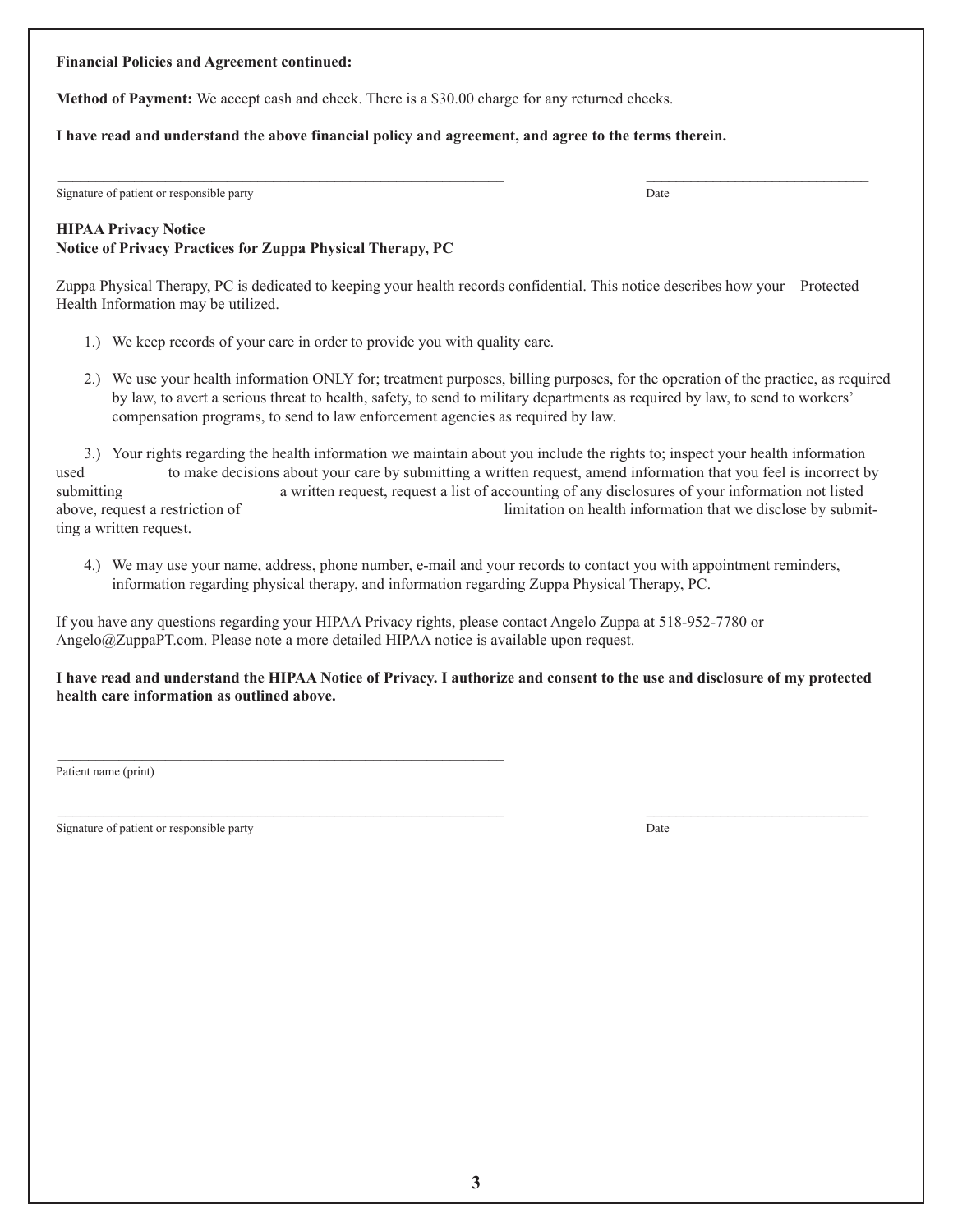DATE:

# **MEDICAL SCREENING FORM**

# **Circle YES or NO...**

**Have you or any immediate family member ever been told you have:**

|                       | <b>Self</b>                                 | Family                                  |
|-----------------------|---------------------------------------------|-----------------------------------------|
| Cancer?               | No<br>  Yes                                 | <b>Yes</b><br>$\mathbb{N}^{\text{o}}$   |
| Diabetes?             | N <sub>o</sub><br><b>T</b> Yes              | <b>No</b><br><b>T</b> Yes               |
| High Blood Pressure?  | <b>T</b> Yes<br>N <sub>0</sub>              | <b>No</b><br>$\mathcal{T}_{\text{Yes}}$ |
| Heart Disease?        | $\overline{\phantom{1}}$ No<br><b>T</b> Yes | $\Box$ No<br>$\bigcap$ Yes              |
| Angina/chest pain?    | <b>Yes</b><br>$\Box$ No                     | <b>No</b><br>$\bigcap$ Yes              |
| Stroke?               | N <sub>o</sub><br>Yes                       | <b>No</b><br>$\bigcap$ Yes              |
| Osteoporosis?         | <b>T</b> Yes<br>N <sub>o</sub>              | <b>No</b><br><b>Yes</b>                 |
| Osteoarthritis?       | <b>Yes</b><br><b>No</b>                     | <b>T</b> Yes<br>No]                     |
| Rheumatoid arthritis? | Yes<br>No                                   | No<br><b>Yes</b>                        |

# **In the past 3 months have you had or do you experience:**

| A change in your health?              | <b>Yes</b> | No                      |
|---------------------------------------|------------|-------------------------|
| Nausea/vomiting?                      | <b>Yes</b> | No                      |
| Fever/chills/sweats?                  | <b>Yes</b> | $\mathbb{N}^{\text{o}}$ |
| Unexplained Weight Change?            | Yes        | No]                     |
| Numbness or tingling?                 | Yes        | No]                     |
| Changes in appetite?                  | <b>Yes</b> | No                      |
| Difficulty swallowing?                | <b>Yes</b> | No]                     |
| Changes in bowel or bladder function? | <b>Yes</b> | No]                     |
| Shortness of Breathe?                 | <b>Yes</b> | <b>No</b>               |
| Dizziness?                            | <b>Yes</b> | N <sub>0</sub>          |
| Upper respiratory infection?          | <b>Yes</b> | No                      |
| Urinary tract infection?              | <b>Yes</b> | No                      |
|                                       |            |                         |

# **Circle YES or NO... Do you have a history of:** Allergies/ Asthma? Yes No Headaches? Yes No Bronchitis?  $\Box$  Yes  $\Box$  No Kidney disease? The No Service of the No Service of No Rheumatic Fever?  $\Box$  Yes  $\Box$  No Ulcers? Yes No Sexually transmitted disease?  $\Box$  Yes  $\Box$  No Seizures? Yes No **Are you currently:** Pregnant? Yes No Depressed?  $\Box$  Yes  $\Box$  No Under Stress? Yes No **Are your symptoms: (check one)** Getting Worse **CE** The same **of The Improving How are you able to sleep at night? (check one)** Fine  $\blacksquare$  Moderate Difficulty  $\blacksquare$  Only with medication **Check all that apply... Do you have a problem with... (Check all that apply)** Hearing Speech Vision Communication **Do you or have you in the past smoked tobacco? YES** NO

If yes, Packs **X** Years.

Last tobacco use

| <b>Patient Information:</b>                | Do you drink alcoholic beverages?<br><b>YES</b><br>N <sub>O</sub><br>If yes, how many drinks do you routinely have per week? |
|--------------------------------------------|------------------------------------------------------------------------------------------------------------------------------|
| <b>NAME:</b>                               | /week.<br>Date of last physical examination                                                                                  |
| <b>Phone:</b>                              | List medications currently using:                                                                                            |
| PLEASE COMPLETE THE BACK SIDE OF THIS FORM |                                                                                                                              |